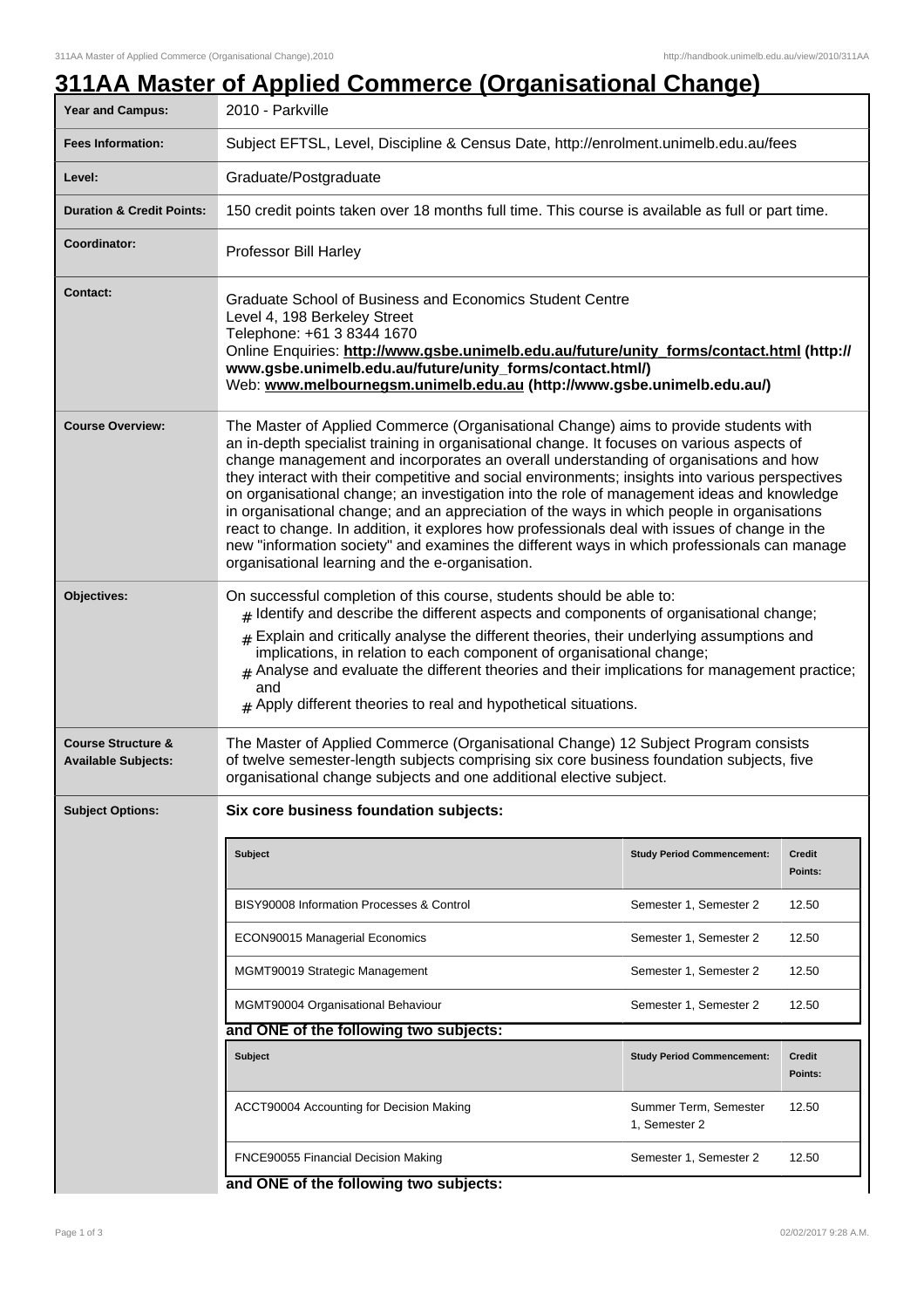|                                                   | <b>Subject</b>                                                                                                                                                                                                                                                                                                                                                                                                                                                                                                                                                                                                                                                                                                                                                                                                                                                                                                                    | <b>Study Period Commencement:</b> | <b>Credit</b><br>Points: |  |  |
|---------------------------------------------------|-----------------------------------------------------------------------------------------------------------------------------------------------------------------------------------------------------------------------------------------------------------------------------------------------------------------------------------------------------------------------------------------------------------------------------------------------------------------------------------------------------------------------------------------------------------------------------------------------------------------------------------------------------------------------------------------------------------------------------------------------------------------------------------------------------------------------------------------------------------------------------------------------------------------------------------|-----------------------------------|--------------------------|--|--|
|                                                   | <b>ECOM90009 Quantitative Methods for Business</b>                                                                                                                                                                                                                                                                                                                                                                                                                                                                                                                                                                                                                                                                                                                                                                                                                                                                                | Semester 1, Semester 2            | 12.50                    |  |  |
|                                                   | ECON90032 Macroeconomics for Managers                                                                                                                                                                                                                                                                                                                                                                                                                                                                                                                                                                                                                                                                                                                                                                                                                                                                                             | Semester 1, Semester 2            | 12.50                    |  |  |
|                                                   | Five organisational change subjects selected from:                                                                                                                                                                                                                                                                                                                                                                                                                                                                                                                                                                                                                                                                                                                                                                                                                                                                                |                                   |                          |  |  |
|                                                   | Subject                                                                                                                                                                                                                                                                                                                                                                                                                                                                                                                                                                                                                                                                                                                                                                                                                                                                                                                           | <b>Study Period Commencement:</b> | <b>Credit</b><br>Points: |  |  |
|                                                   | MGMT90111 Management and Business Communication                                                                                                                                                                                                                                                                                                                                                                                                                                                                                                                                                                                                                                                                                                                                                                                                                                                                                   | Semester 1                        | 12.50                    |  |  |
|                                                   | MGMT90013 Leadership and Team Dynamics                                                                                                                                                                                                                                                                                                                                                                                                                                                                                                                                                                                                                                                                                                                                                                                                                                                                                            | Semester 2                        | 12.50                    |  |  |
|                                                   | MGMT90022 Managing Organisational Change                                                                                                                                                                                                                                                                                                                                                                                                                                                                                                                                                                                                                                                                                                                                                                                                                                                                                          | March                             | 12.50                    |  |  |
|                                                   | MGMT90023 Managing in Information Societies                                                                                                                                                                                                                                                                                                                                                                                                                                                                                                                                                                                                                                                                                                                                                                                                                                                                                       | August                            | 12.50                    |  |  |
|                                                   | MGMT90025 People and Change                                                                                                                                                                                                                                                                                                                                                                                                                                                                                                                                                                                                                                                                                                                                                                                                                                                                                                       | Semester 2                        | 12.50                    |  |  |
|                                                   | One additional elective subject:<br>One additional elective subject selected from the Graduate School of Business and Economics's<br>postgraduate offerings with the permission of the Academic Director of the Program.                                                                                                                                                                                                                                                                                                                                                                                                                                                                                                                                                                                                                                                                                                          |                                   |                          |  |  |
| <b>Entry Requirements:</b>                        | An undergraduate degree in any discipline, or equivalent, plus at least one year of documented<br>work and/or professional experience.                                                                                                                                                                                                                                                                                                                                                                                                                                                                                                                                                                                                                                                                                                                                                                                            |                                   |                          |  |  |
|                                                   | Completion of the Graduate Management Admissions Test (GMAT)                                                                                                                                                                                                                                                                                                                                                                                                                                                                                                                                                                                                                                                                                                                                                                                                                                                                      |                                   |                          |  |  |
|                                                   | <b>Personal Statement</b>                                                                                                                                                                                                                                                                                                                                                                                                                                                                                                                                                                                                                                                                                                                                                                                                                                                                                                         |                                   |                          |  |  |
| <b>Core Participation</b><br><b>Requirements:</b> | For the purpose of considering requests for Reasonable Adjustments under the Disability<br>Standards for Education (Cwth 2005), and Students Experiencing Academic Disadvantage<br>Policy, academic requirements for this course are articulated in the Course Description, Course<br>Objectives and Generic Skills of this entry. The University is dedicated to provide support to<br>those with special requirements. Further details on the disability support scheme can be found<br>at the Disability Liaison Unit website: http://www.services.unimelb.edu.au/disability/                                                                                                                                                                                                                                                                                                                                                  |                                   |                          |  |  |
| <b>Graduate Attributes:</b>                       | On successful completion of this course, students should be able to demonstrate the following<br>attributes and skills: Problem solving and critical thinking, which should be developed through<br>discussion and written exercises, and analysis of the selection of reading material; Verbal<br>and written communication skills will be developed through discussion and written exercises;<br>andResearch, which should be developed through the preparation of the written exercises.                                                                                                                                                                                                                                                                                                                                                                                                                                       |                                   |                          |  |  |
| Notes:                                            | Please note: The Master of Applied Commerce (Organisational Change) is no longer<br>available for entry.                                                                                                                                                                                                                                                                                                                                                                                                                                                                                                                                                                                                                                                                                                                                                                                                                          |                                   |                          |  |  |
|                                                   | <b>Assessment</b><br>Students must pass all twelve subjects to qualify for the Master of Applied Commerce<br>(Organisational Change) 12 Subject Program.                                                                                                                                                                                                                                                                                                                                                                                                                                                                                                                                                                                                                                                                                                                                                                          |                                   |                          |  |  |
|                                                   | <b>Graduate Diploma in Applied Commerce</b><br>Students enrolled in any of Master of Applied Commerce programs who are either unable, or<br>who choose not to continue with their students, may be eligible to exit with a Graduate Diploma<br>in Applied Commerce. Students must have successfully completed four core subjects and four<br>elective subjects, and be in good standing to be eligible to be awarded the Graduate Diploma in<br>Applied Commerce.<br><b>Graduate Certificate in Applied Commerce</b><br>Students enrolled in any of Master of Applied Commerce programs who are either unable, or<br>who choose not to continue with their studies, may be eligible to exit with a Graduate Certificate<br>in Applied Commerce. Students must have successfully completed three core subjects and one<br>elective subject, and be in good standing to be awarded the Graduate Certificate in Applied<br>Commerce. |                                   |                          |  |  |
|                                                   |                                                                                                                                                                                                                                                                                                                                                                                                                                                                                                                                                                                                                                                                                                                                                                                                                                                                                                                                   |                                   |                          |  |  |
|                                                   | Students who are enrolled in the 16 subject streams of any of the Master of Applied Commerce<br>programs must have successfully completed the two fundamentals subjects, in addition to                                                                                                                                                                                                                                                                                                                                                                                                                                                                                                                                                                                                                                                                                                                                           |                                   |                          |  |  |